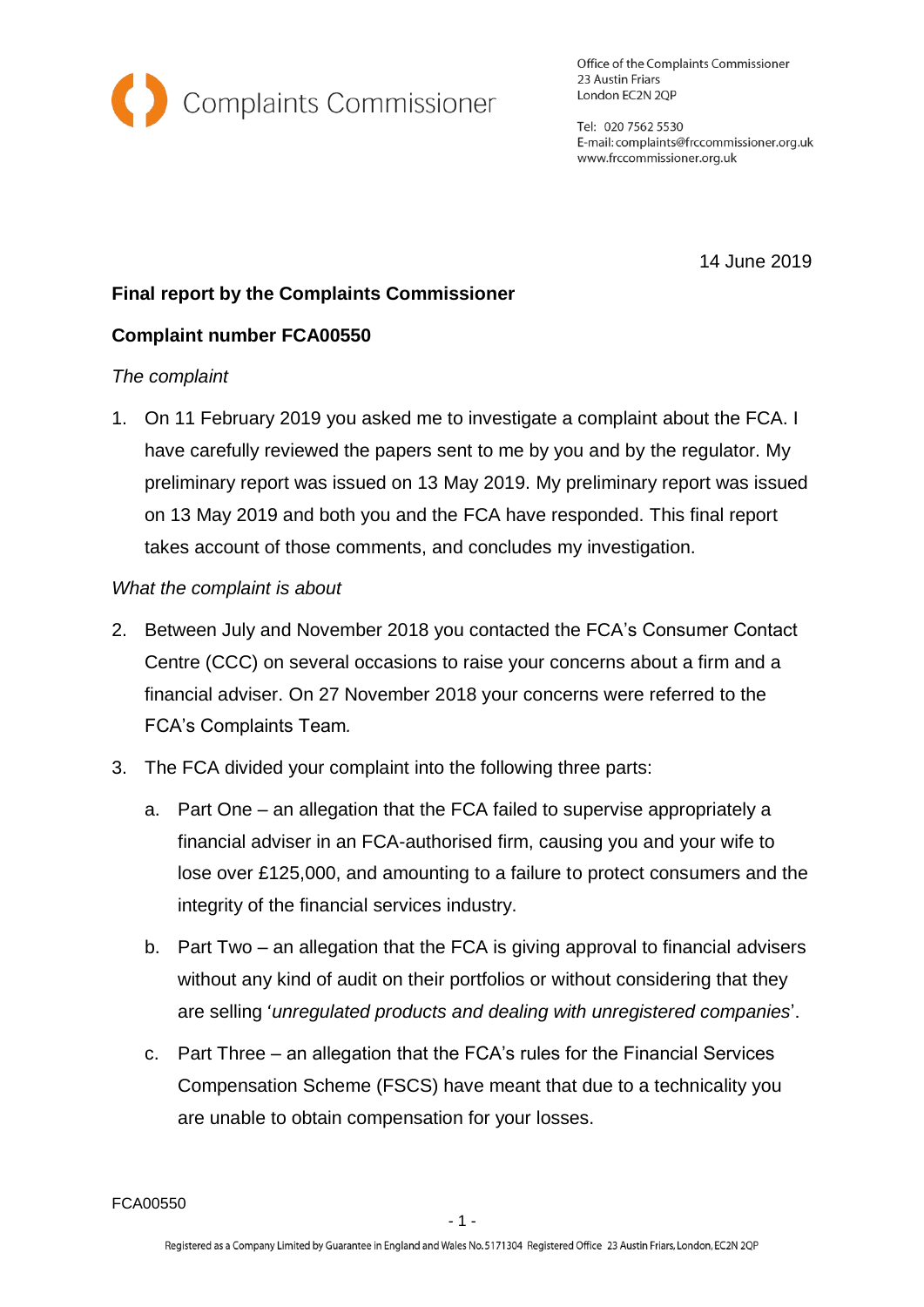#### *What the regulator decided*

4. The FCA's complaint response of 30 January 2019 said that Part One was not upheld because CCC passed on the information you provided to the relevant Supervision Team who had acted appropriately. Further details could not be provided to you because of confidentiality restrictions and the FCA's policy approach to its regulatory work. Parts Two and Three of your complaint were not formally investigated because the FCA considered that they fell outside the Complaints Scheme, although some further information was provided to you.

## *Why you are unhappy with the regulator's decision*

5. You are dissatisfied with the FCA's response because it does not provide you with a remedy for losses you have experienced after trusting an FCA-approved firm and financial adviser. You consider the FCA's rules and approach fail to provide adequate consumer protection for inexperienced investors. In addition to your concerns about what has happened to you, you are concerned that the adviser concerned has been authorised by the FCA to open his own firm and continues to give advice, now as an independent financial adviser.

### *My analysis*

- 6. In 2014 you and your wife sought advice from an FCA-authorised financial adviser at an FCA-approved firm on your options for investment and retirement planning. You had not used a financial adviser before and you relied on the FCA involvement as an assurance that the advice you received would be suitable for your needs and that you would be protected if anything went wrong. The adviser reassured you that he was 'fully insured'. He recommended that you used your pension lump sum to take out two loan agreements with Company A, which he described as low risk and in your best interests. However, Company A has now declared insolvency and you have lost the whole of your investment, £125,000.
- 7. You have since learned that the adviser's firm had a connection to Company A, a conflict of interest that was not disclosed to you. You approached the Financial Ombudsman Service but were told that you had no redress against the adviser, only the firm he worked for, which had also by that time gone into voluntary liquidation. You approached the Financial Services Compensation Scheme, but your claim was declined because you had taken out unregulated products with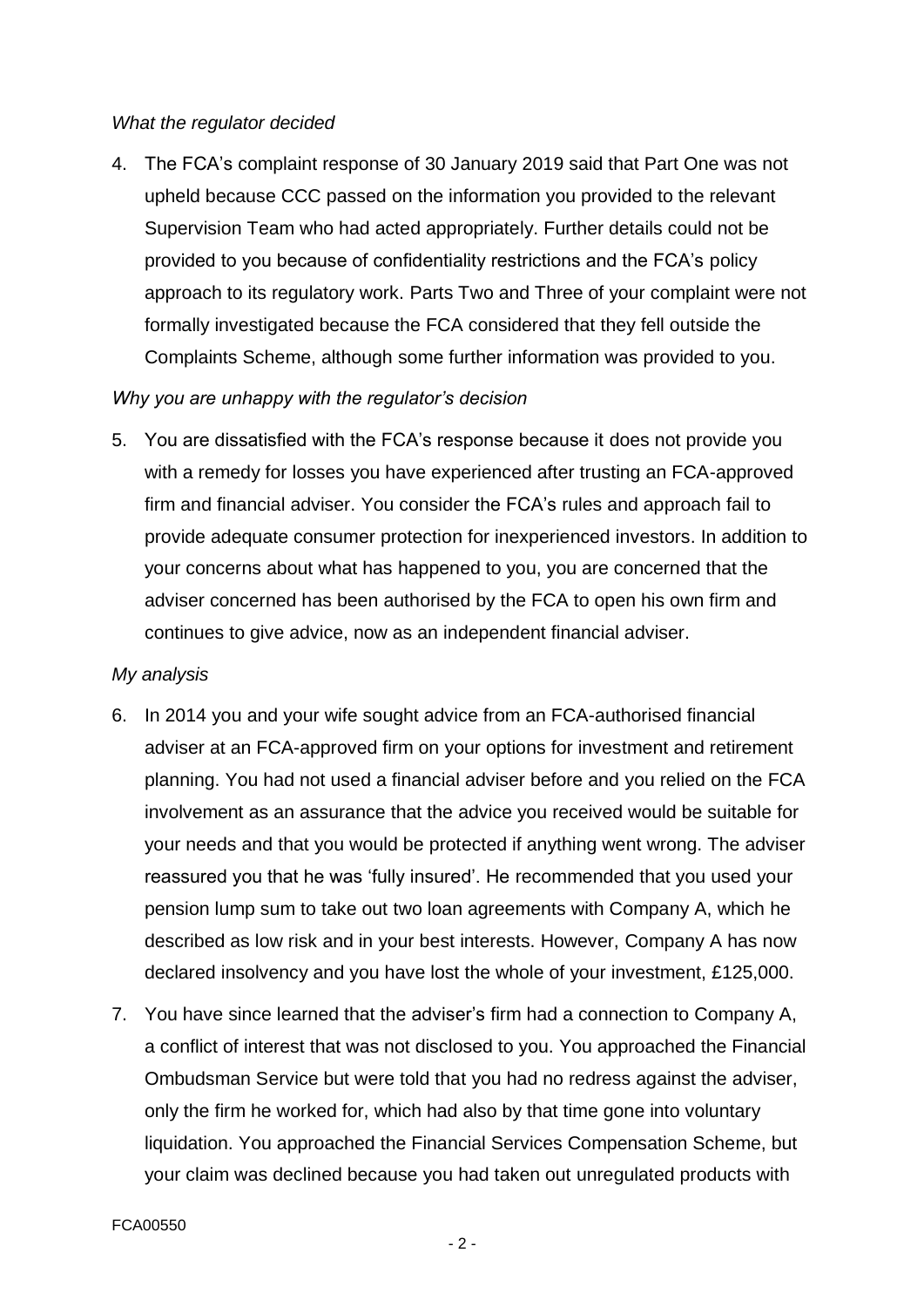an unregistered company. You had no awareness that this was the case when you agreed to take out the loans. You have lost substantial funds and have been left without redress. I have great sympathy with your situation.

8. In reviewing the FCA's handling of your complaint, I have had access to all the FCA's papers, including confidential files. Like the FCA, I am required to respect confidentiality. This means that sometimes I cannot report fully on all the material I have seen. However, it is important that under the Complaints Scheme, as an independent person, I can assess whether I consider that the FCA has behaved reasonably.

#### *Part One*

9. The FCA's response to Part One of your complaint focussed on your interactions with CCC and concluded that this team had referred your concerns correctly to the Supervision Team who had dealt with your information appropriately. Based on what I have seen, I am satisfied that this was a reasonable description of what occurred after you contacted CCC. The FCA's role is not primarily to assist individuals in relation to complaints (that is the role of the Financial Ombudsman Service and FSCS) but to gather information and intelligence to regulate firms. Its confidentiality restrictions mean that most of its regulatory activity is not disclosed. This can sometimes mean that any regulatory action the FCA may be taking is not apparent to complainants and others. Unfortunately, this means that I also cannot give you any information about the FCA's ongoing supervision of the individual who advised you. However, I expect the FCA to take note of your experience and ensure that proper steps are taken to avoid any repetition.

### *Parts Two and Three*

10. In my view it was reasonable for the FCA to conclude that Parts Two and Three of your complaint fell outside the Complaints Scheme for the reasons given to you. I note that some further information was provided to you about the way in which the FCA approaches its supervisory responsibilities. The FCA's files show that attempts were also made to contact the FSCS to understand more fully the basis on which your claim for compensation was declined. However, the FSCS failed to respond in a timely manner and a decision was eventually made by the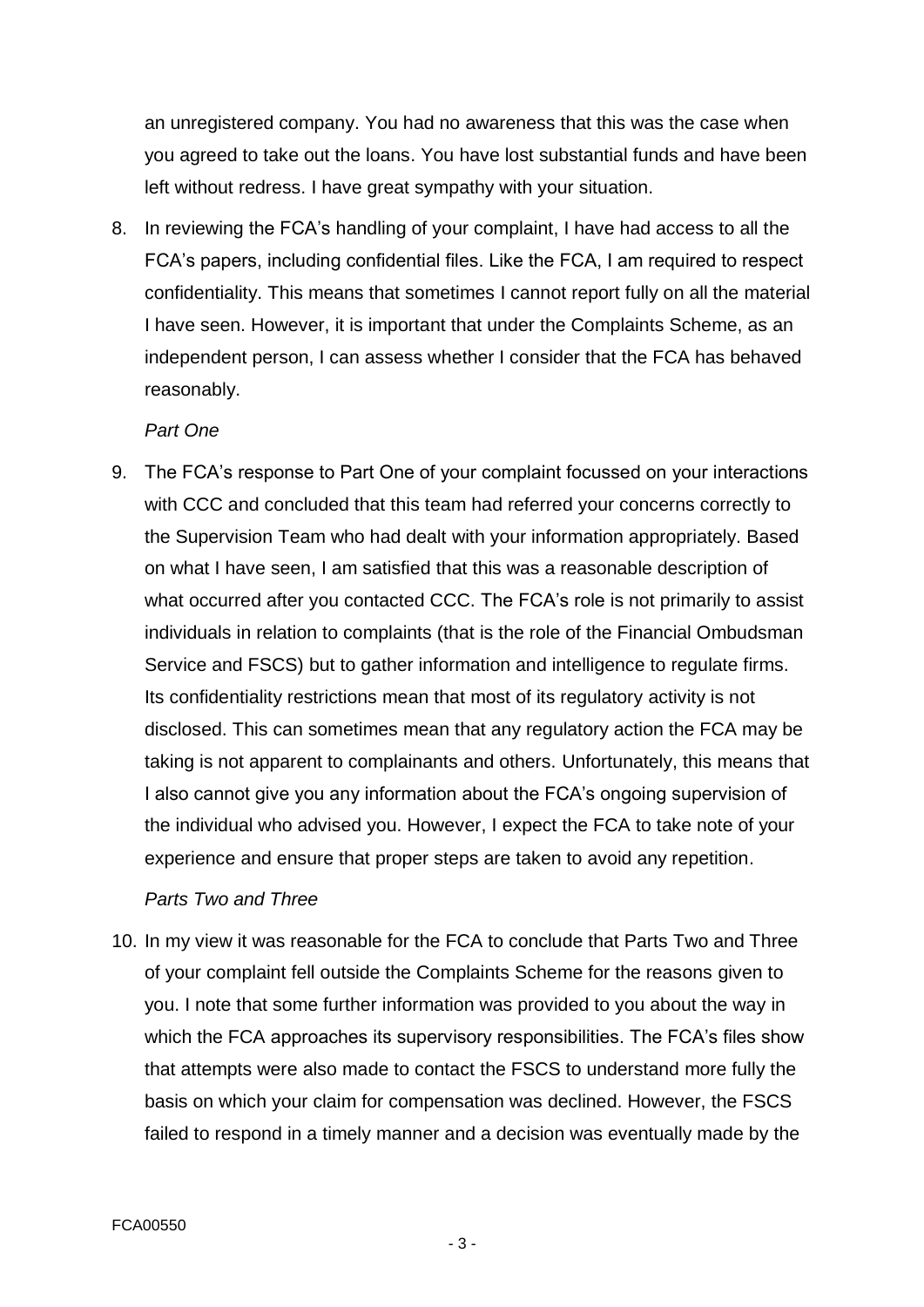Complaints Team that this could not be pursued within the timescales available. It is unacceptable that the FCA was unable to extract a response from the FSCS.

#### *My decision*

- 11. I am unable to uphold your complaint as I am satisfied that the FCA conducted an appropriate investigation and provided a reasonable response to your complaint. I appreciate that this will be of little comfort to you following your experience and substantial loss. As you say, you trusted the 'badge' of FCA approval only to be let down by unscrupulous advice to invest in unregulated products. By a combination of circumstances and through no fault of your own you have been unable to obtain redress from the firm, its insurers, the Financial Ombudsman Service or the Financial Services Compensation Scheme. It is not possible for me under the Complaints Scheme to award you compensation on the scale you have requested to make good the shortfall in funds you have experienced. Parliament has exempted the FCA from liability in legal damages except in cases of bad faith or a breach of human rights, and that would need to be decided by a court.
- 12. In my preliminary report I **recommended** that the FCA takes urgent steps to ensure it has proper arrangements in place for liaison with the FSCS. In response to this the FCA has told me that it has taken action and is confident that it now has proper liaison arrangements in place, including a shared mailbox for enquiries. This is to be welcomed. In your response to the preliminary report, you have referred again to a number of issues related to the interaction between the FCA and the FSCS. In view of this, and because you have never had a satisfactory response to the questions the FCA complaints team posed to the FSCS, I **suggest** that the FCA now seeks a response from the FSCS on the following point:

Why was your loss not covered by the FSCS when it seems that customers of the firm with other unregulated products were compensated and such products have also been covered following the collapse of another firm?

You have also asked why you did not receive a client contact letter from the FCA dated 17 October 2017 advising customers of the firm to contact the FSCS, and why this letter was sent if unregulated products were not covered? I **suggest**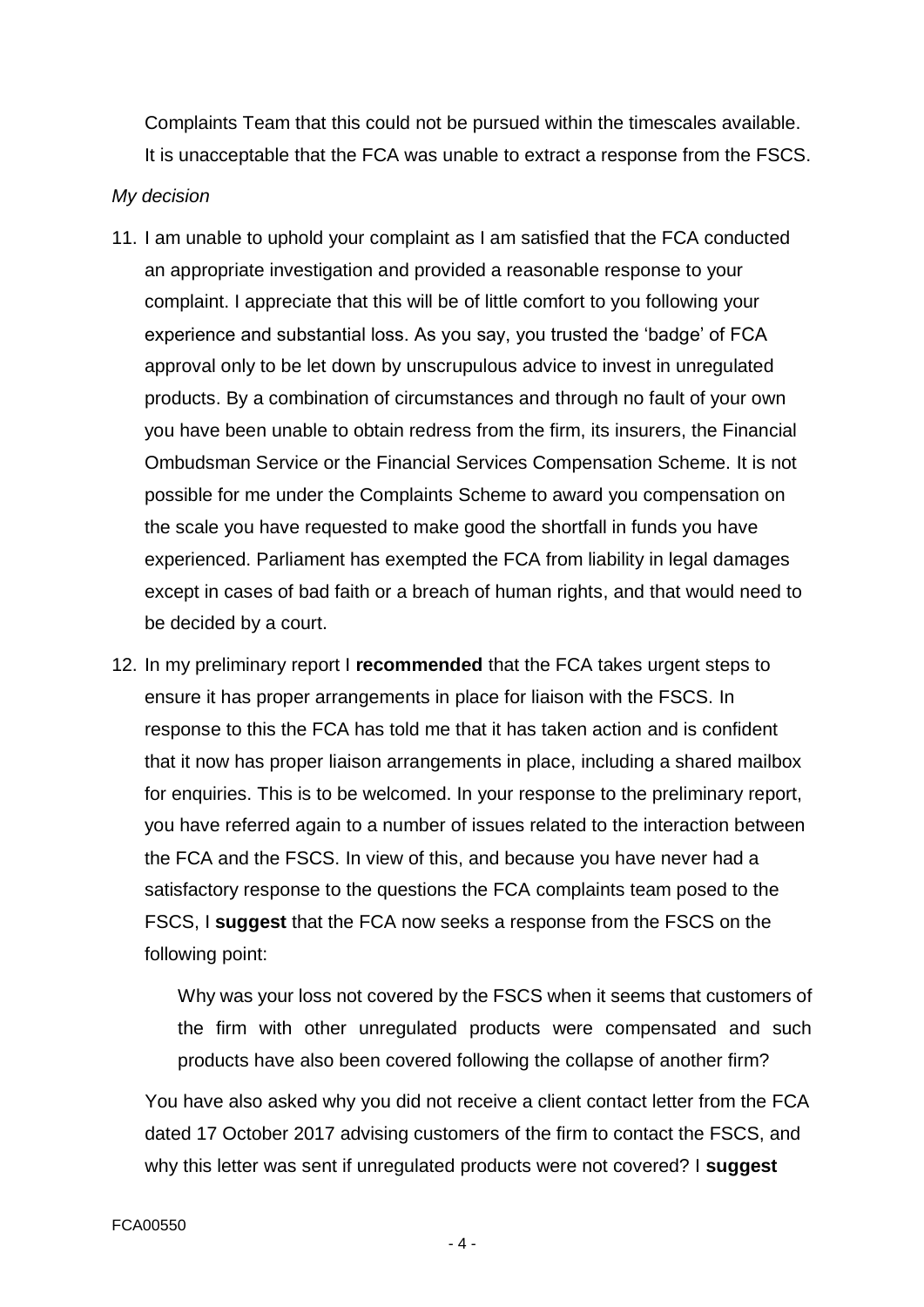that the FCA also provides you with a response to these questions. In doing so, I reiterate that I agree with the FCA that this aspect of your complaint (Part Three) is not covered by the Complaints Scheme. I cannot adjudicate on the criteria the FCA sets for the FSCS to pay compensation. However, you have made the forceful point that the nature of the investment is irrelevant to those who have been the victim of unscrupulous practice. I consider that it is only reasonable in the circumstances that the FCA provides you with further information to help explain to you why your substantial losses are not covered.

- 13. I have raised with the FCA on several occasions my concern that people may be under the false impression that their investment is protected because the firm is regulated by the FCA. In January 2019, the FCA issued this [Dear CEO letter](https://www.fca.org.uk/news/news-stories/dear-ceo-letter-financial-promotions) warning firms about the importance of ensuring that financial promotions make clear where products offered are not regulated. In response to my preliminary report, the FCA has told me about subsequent steps to follow up with firms, which in some cases has led to changed marketing to make the distinction between regulated and unregulated business clearer. The FCA has also told me about actions taken to strengthen its rules and guidance and that it intends to publish further information regarding regulated firms conducting unregulated business.
- 14. I very much welcome all of these initiatives. However, I also note that in your response to my preliminary report, you have restated your anguish that the badge of FCA approval gave you a false sense of security to your serious detriment. The FCA clearly needs to do further work to reassure consumers and the public that they can have more confidence that it is fulfilling its consumer protection mission. The publicity surrounding recent high-profile cases has exacerbated this, and I am pleased to receive the FCA's assurance that it is not complacent about there being room for improvement.
- 15. In my view, the FCA also needs to consider what more it, and the regulatory system as a whole, can do to stamp out abuses and the exploitation of inexperienced investors unfamiliar with financial services products. It should also consider what steps can be taken to mitigate the risk that unscrupulous firms and advisers can escape responsibility in the way that you have experienced, leaving no safety net for victims.